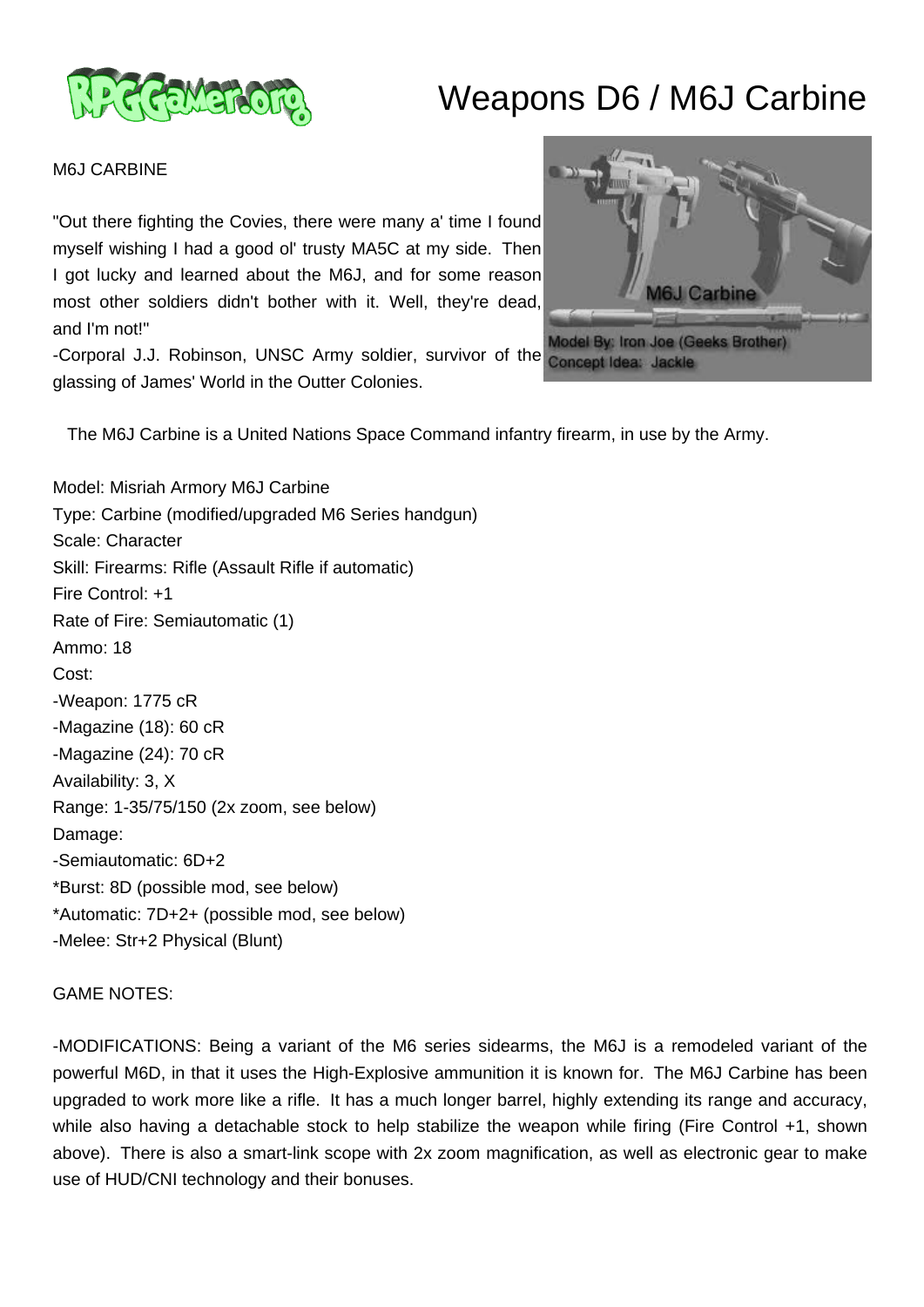-FIRE MODES (MOD): While the M6J Carbine still fires in semiautomatic, with the right tools and materials, it can be modified to fire in either a burst mode or be fully automatic. Either mod is Difficult Difficulty and costs 20% of the weapon's listed price. The Burst mode uses 3 rounds (shown above), as it uses parts already available from other weapons, such as the BR55 Battle Rifle. The Automatic mode has no fire-select switch to return to semiautomatic; when considering the mod, it must be one or the other. If one can make a Very Difficult Difficulty Firearms Repair roll when doing either mod, then either mode can then have a fire-select option to switch between semiautomatic and the new fire mode. This costs 50% of the weapon's price. If a Heroic Difficulty Firearms Repair roll is made, the weapon can have all fire modes with a fire-select switch, but this costs about double the weapon's listed price in materials.

-RATE OF FIRE: The M6J can fire consecutive rounds quickly in succession, like most other M6 Series weapons. When using "Multiple Actions" to fire several shots in one combat round, instead of -1D per extra action, it is instead like reversing the rules for Fire-Linking (see Star Wars RPG Revised Rulebook). The first extra shot is -1D, and every extra shot past that is -1 pip (with every -3 pips being - 1D).

--NOTE!: If the weapon has been modified with an alternate fire mode (shown above), then it no longer has this ability, and multiple shots use the normal rules for multiple actions, taking -1D per extra action.

-SMART-LINK SCOPE (2x): The M6J has a smart-link scope built into its frame. It requires the use of a Heads Up Display (HUD) or Command Neural Interface (CNI) system link to use it. This scope (which usually looks like a small wireless camera mounted right above the barrel, but can also be a scope mounted above the body) allows the user to see at TWICE the listed range above, provided they spend an action to use the zoom function. If they want to zoom and fire the weapon, these count as two actions, and the attack will be at -1D. If the GM requires the user to Search for their target before firing, and they are still doing two actions, then the Search skill roll will also be -1D. The scope can also be used by those with a HUD to look around corners with the weapon while the user stays safely behind the corner.

-HUD: When using a Heads Up Display (HUD) or Command Neural Interface (CNI) set to work with the weapon's electronics suite, the user gains a +1 to their skill at short and medium range. This is in addition to the +1 Fire Control listed above (+2 total). The HUD also displays other relevant data on the weapon, such as an ammo counter, overheating, etc.

-VS ENERGY SHIELDS: UNLIKE other UNSC Firearms, the M6J handgun uses explosive rounds that make it well-suited to being used against Covenant Energy Shields. It receives NO PENALTIES when used against such shields.

-AUTOFIRE: If the M6J has been modified with an Automatic fire mode, then it follows the rules for Autofire, as given in the MA5B Assault Rifle and other automatic weapons.

- - - - - - - - - -

DESCRIPTION: